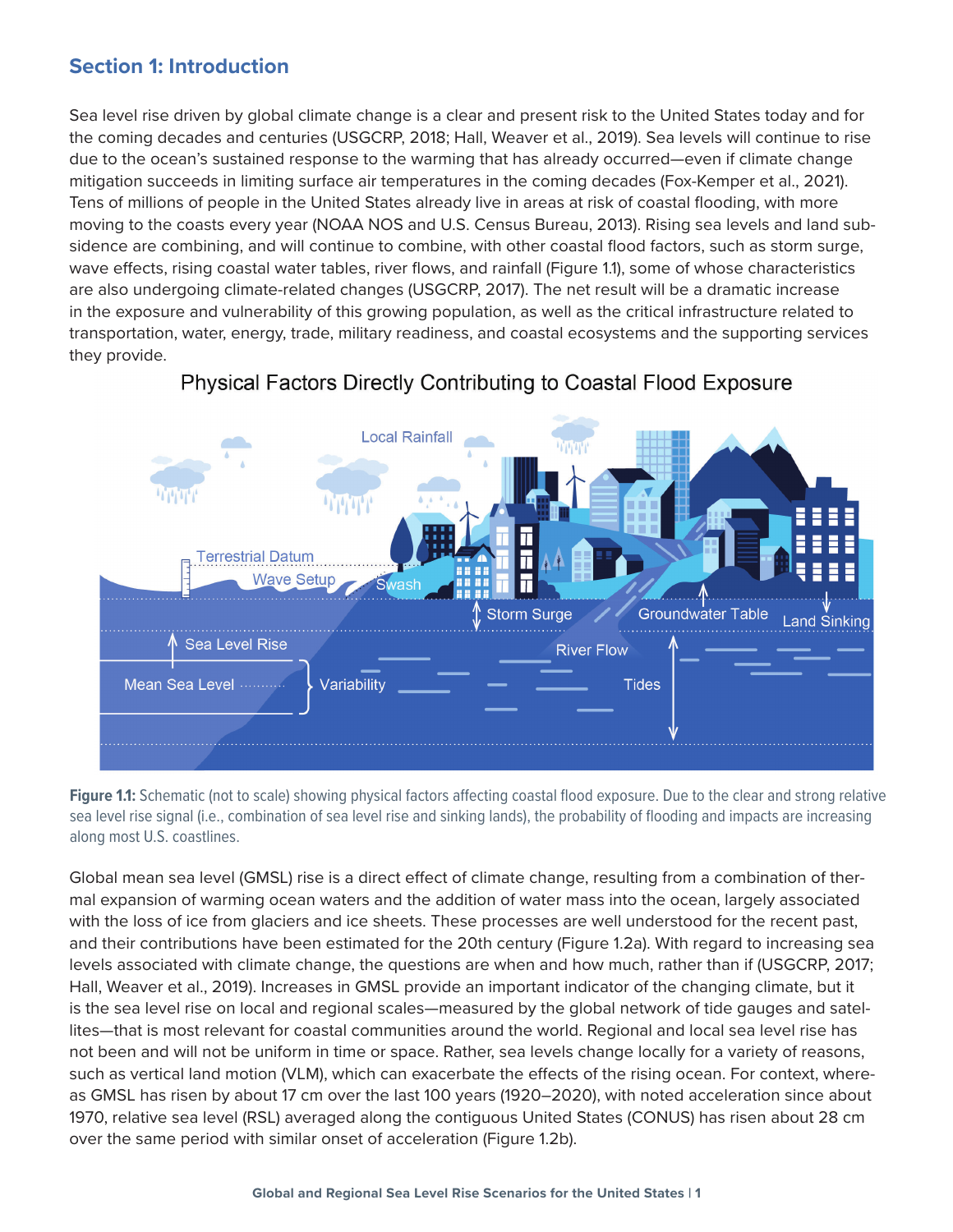

**Figure 1.2:** a) Observed annual global mean sea level (GMSL) change from global tide gauges (blue line), along with the sum (orange line) of contributions from thermal expansion (thermosteric) and four distinct water-mass-driven increases in GMSL. b) GMSL change (blue line) as shown in a) with the annual average relative sea level change measured by tide gauges around the contiguous United States (black line; with a linear regression estimate of 28 cm of sea level rise from 1920 to 2020). (Adaptation of Frederikse et al., 2020).

While this long-term and upward shift in mean RSL is the underlying driver of changes to the Nation's coasts, extreme water levels (EWLs) occurring against the background of this shifting sea level baseline are responsible for many of the recurring and event-based impacts. In this report, EWLs are explicitly assumed to be ocean-related changes measured by tide gauges (e.g., high tides and storm surges), which typically do not measure other contributors such as direct rainfall or river flow unless they are positioned upstream of major river systems (Moftakhari et al., 2016). Specifically, EWLs are considered as those occurring with an average event frequency between 0.01 events/year (often referred to as the 1% annual chance event) and 10 events/ year. This range mostly spans the flood frequency of NOAA high tide flood (HTF) severity levels (minor, moderate, and major). HTF levels are nationally calibrated against NOAA's National Weather Service and local emergency managers' depth-severity thresholds used in weather forecasting and impact communications (NOAA, 2020) to provide a consistent coastal-climate resilience standard (Sweet et al., 2018).

Higher sea levels amplify the impacts of storm surge, high tides, coastal erosion, and wetland loss, even absent any changes in storm frequency and intensity. Because of threshold effects related to changes measured relative to a fixed elevation (Figure 1.3a), even the relatively small increases in sea level over the last several decades have led to greatly increased frequency of flooding<sup>6</sup> at many places along the U.S. coast (Figure 1.3b). Much of the coastline is already close to a flood regime shift, with respect to flood frequency (and presumably damages). That is, only about a 0.3–0.7 m height difference currently separates infrequent, moderate/typically-damaging and major/often-destructive HTF from minor/disruptive "nuisance" HTF (Sweet et al., 2018), whose impacts are already remarkable throughout dozens of densely populated coastal cities (Moore and Obradovich, 2020). Decades ago, powerful storms were what typically caused coastal flooding,

<sup>&</sup>lt;sup>6</sup> The definition of a "flood" in this report is typically meant to refer to a water level associated with impacts rather than the occurrence of natural phenomena.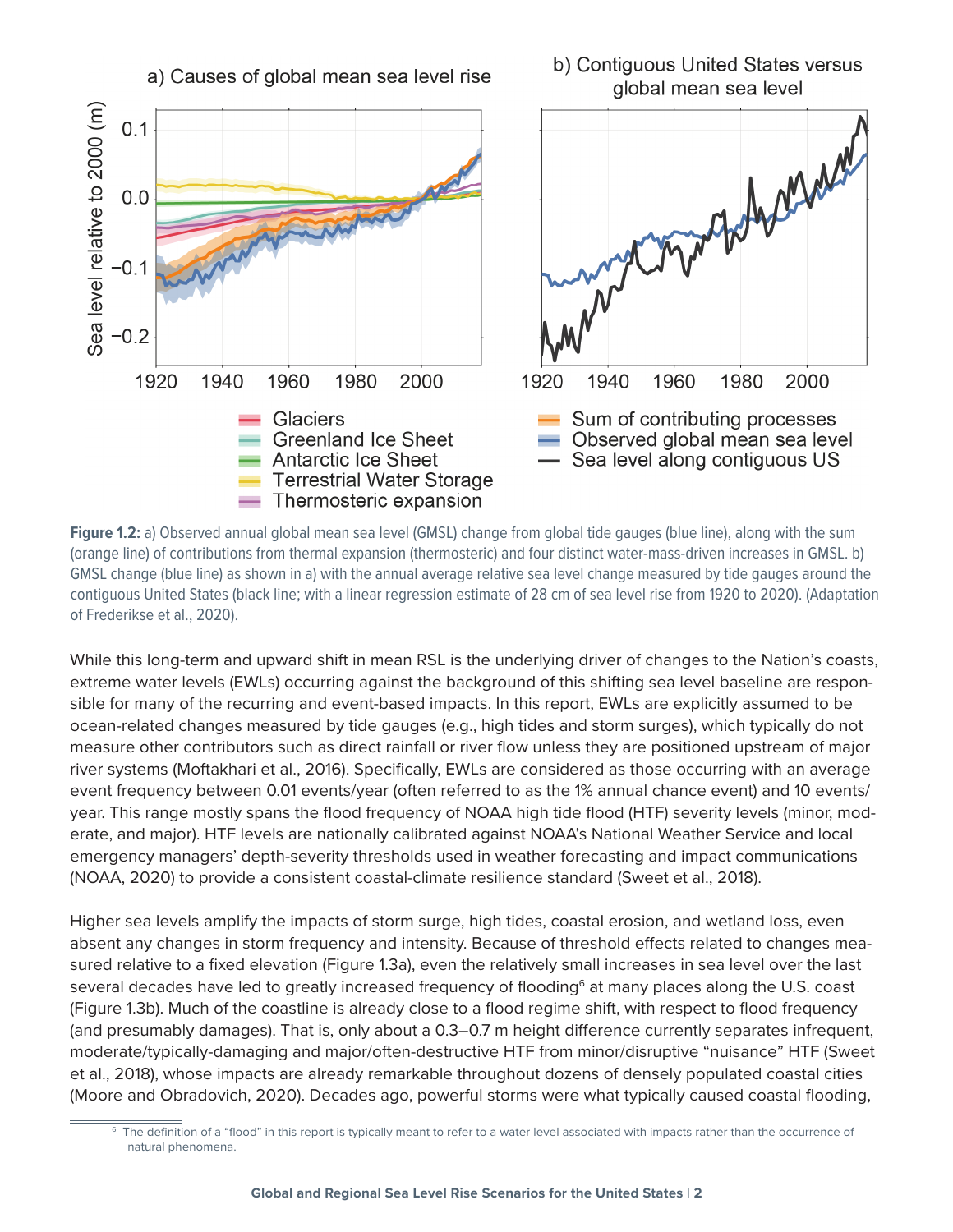but today, due to RSL rise, even common wind events and seasonal high tides regularly cause HTF within coastal communities, affecting homes and businesses, overloading stormwater and wastewater systems, infiltrating coastal groundwater aquifers with saltwater, and stressing coastal wetlands and estuarine ecosystems.

At multiple locations along the U.S. coastline, the annual frequency of minor HTF is accelerating and has more than doubled over the past couple of decades, turning it from a rare event into a recurrent and disruptive problem (Sweet and Park, 2014; Sweet et al., 2018; USGCRP, 2018). For example, the trends in minor/ disruptive HTF have grown from about 5 days in 2000 to 10–15 days in New York City and Norfolk, Virginia, in 2020; in Miami, Florida, and Charleston, South Carolina, annual frequencies have grown from 0–2 days to about 5–10 days over the same period. These increases will continue, further accelerate, and spread to more locations over the next couple of decades (Sweet et al., 2021; Thompson et al., 2021). Thus, accurate projections of ongoing and future sea level rise and assessments that integrate across processes and temporal and spatial scales are key inputs to planning efforts and a key goal of this report.



## NOAA Tide Gauge Charleston, South Carolina

Figure 1.3: a) Annual probability density and b) annual expected exceedances for daily highest water levels relative to the 1983–2001 mean higher high water (MHHW) tidal datum showing increases in NOAA minor, moderate, and major high tide flooding (HTF) probabilities/frequencies due to relative sea level (RSL) rise at the NOAA tide gauge in Charleston, South Carolina.

The Sea Level Rise and Coastal Flood Hazard Scenarios and Tools Interagency Task Force (hereafter "Task Force") was jointly convened at the direction of the White House Resilience Council in 2015 under the U.S. Global Change Research Program (USGCRP), the Subcommittee on Ocean Sciences and Technology (SOST), and the National Ocean Council (NOC). This was in recognition of the strong need and demand for authoritative, consistent, and accessible sea level rise and associated coastal hazard information for the entire U.S. coastline, coordinated across the relevant Federal agencies, to serve as a starting point for on-the-ground coastal preparedness planning and risk management activities. The goal of the Task Force, since its inception, has been to develop the necessary products through sustained and coordinated participation of key agencies, based on the best available science, including regional science and expertise when possible and appropriate. The goal has also been to incorporate those products into user-friendly mapping, visualization, and analysis tools made easily accessible through existing agency portals serving specific partners and stakeholders, as well as interagency venues such as the National Climate Assessment (NCA), the U.S. Climate Resilience Toolkit, and others.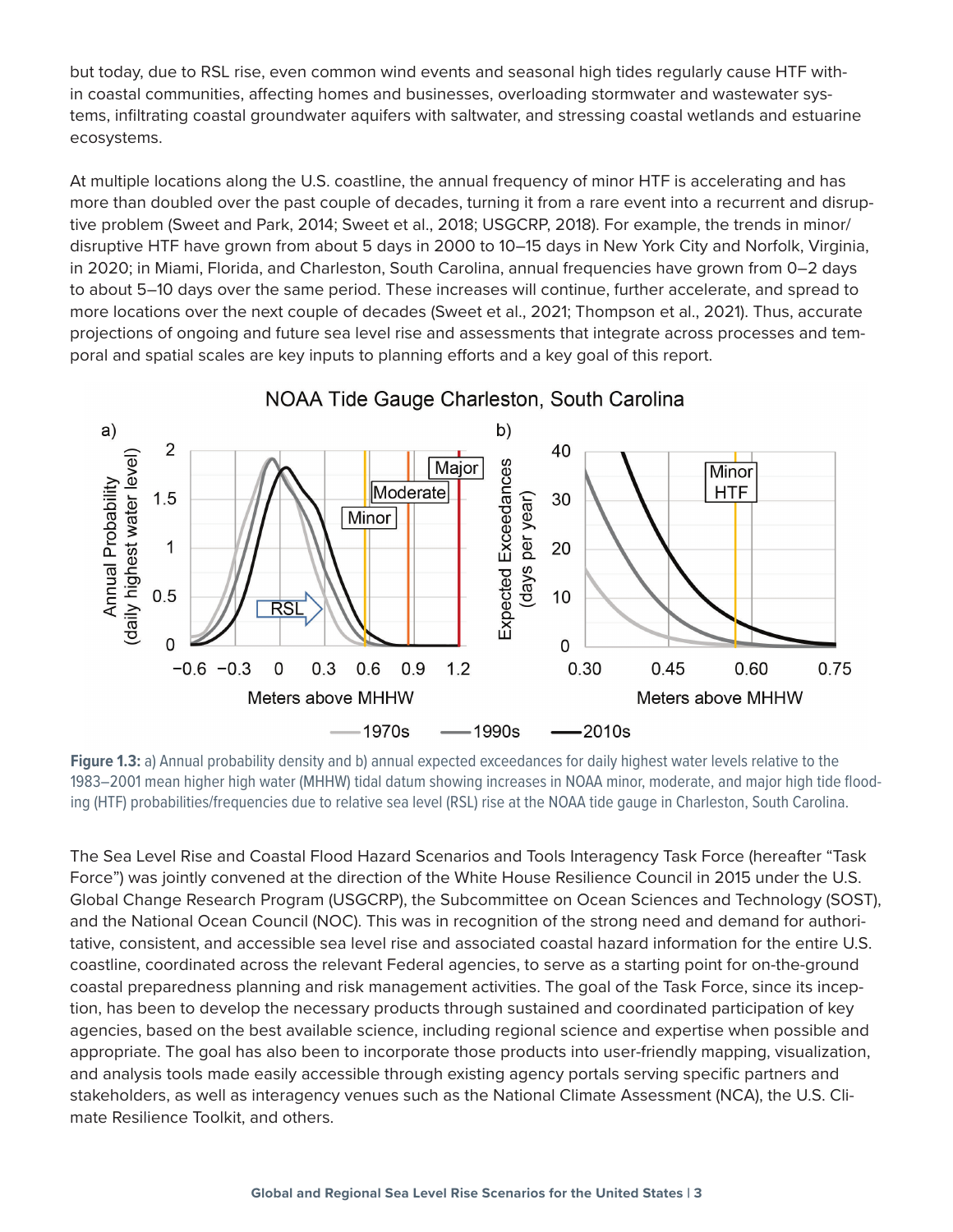The Task Force focused its initial efforts on the development of an interagency report (Sweet et al., 2017), providing updated GMSL rise scenarios focused primarily on 2100 and integrating these GMSL rise scenarios with regional factors contributing to sea level change to produce, for the first time, a set of RSL scenarios for the entire U.S. coastline. These scenarios were also a major technical input to Volumes I and II of the Fourth NCA (NCA4; USGCRP 2017, 2018) and have been widely used in the development of state (e.g., Florida<sup>7</sup> and Virginia [CCRM, 2019]) and local agency adaptation plans (e.g., Pensacola, Florida,<sup>8</sup> and Portland, Maine [One Climate Future, 2019]), and processes for anticipating and managing future coastal risks.

The Task Force's first report (Sweet et al., 2017) built upon the most current scenarios at that time (e.g., Parris et al., 2012; Kopp et al., 2014; Hall et al., 2016) and estimated the full possible range for GMSL rise by 2100 as being bounded by 0.3 m on the low end, representing a simple linear extrapolation of the GMSL rate since the early 1990s, and by 2.5 m on the high end, representing an extreme ice-sheet melt/discharge scenario. This 0.3–2.5 m range was discretized and aligned with emissions-based, conditional probabilistic storylines and global model projections into six GMSL rise scenarios: Low, Intermediate-Low, Intermediate, Intermediate-High, High, and Extreme, corresponding to GMSL rise by 2100 of 0.3 m, 0.5 m, 1.0 m, 1.5 m, 2.0 m, and 2.5 m, respectively. These GMSL rise scenarios were then used to derive regional RSL responses on a 1-degree grid covering the coastlines of the U.S. mainland, Alaska, Hawai'i, the Caribbean, and the Pacific Island territories, as well as at the precise locations of tide gauges along these coastlines.

This current report takes the Sweet et al. (2017) report as its starting point, updating the GMSL scenarios and the associated local and regional RSL projections to reflect recent advances in sea level science, as well as expanding the types of scenario information provided to better serve stakeholder needs for coastal risk management and adaptation planning. As with the 2017 report, this iteration will also serve as a key technical input to the NCA, in this case NCA5. Specific updates in this report include the following:

- While this report still uses the same nomenclature as the NOAA 2017 GMSL scenarios, it draws upon new science of the Intergovernmental Panel on Climate Change (IPCC) Sixth Assessment Report (AR6; Fox-Kemper et al., 2021; Garner et al., 2021) to provide updated temporal trajectories and exceedance probabilities based on different levels of global warming. One effect is that the associated RSL projections for the U.S. coastline (gridded and at individual tide-gauge locations) differ in timing and magnitude as compared to the NOAA 2017 projections.
- In addition, in leveraging this updated science, including a longer observational record, improved understanding of ice-sheet dynamical processes, and better-constrained models, this report provides a more comprehensive and detailed assessment of the distinct types and range of uncertainties associated with the GMSL rise scenarios, particularly at the high end.
- By utilizing 50-year regional sets of tide-gauge data, observation-based rates and accelerations are extrapolated to the year 2050 to identify the scenario projections aligning with current RSL trajectories.
- Lastly, gridded EWL probabilities are provided, along with methods to localize them along most U.S. coastlines, to contextualize each of the regionalized sea level scenarios across a range of flood frequencies under current standards, from recurrent tidal flooding to major storm-surge flooding, out to 2050.

To frame the remainder of this report, it is important to emphasize the distinction between describing scientific progress, in terms of current understanding and key uncertainties, and translating such advances in the scientific knowledge base into actionable science. The latter requires sustained engagement by groups such as NOAA's Office of Coast Management and the Sea Grant program with users, stakeholder groups, and associated boundary organizations regarding their specific planning and decision contexts. Our development

<sup>7</sup> https://floridadep.gov/rcp/florida-resilient-coastlines-program/documents/proposed-rule-development-draft-62s-7-sea-level

<sup>8</sup> https://storymaps.arcgis.com/stories/e812723f69ad4a618c8f5f8b08cb208e